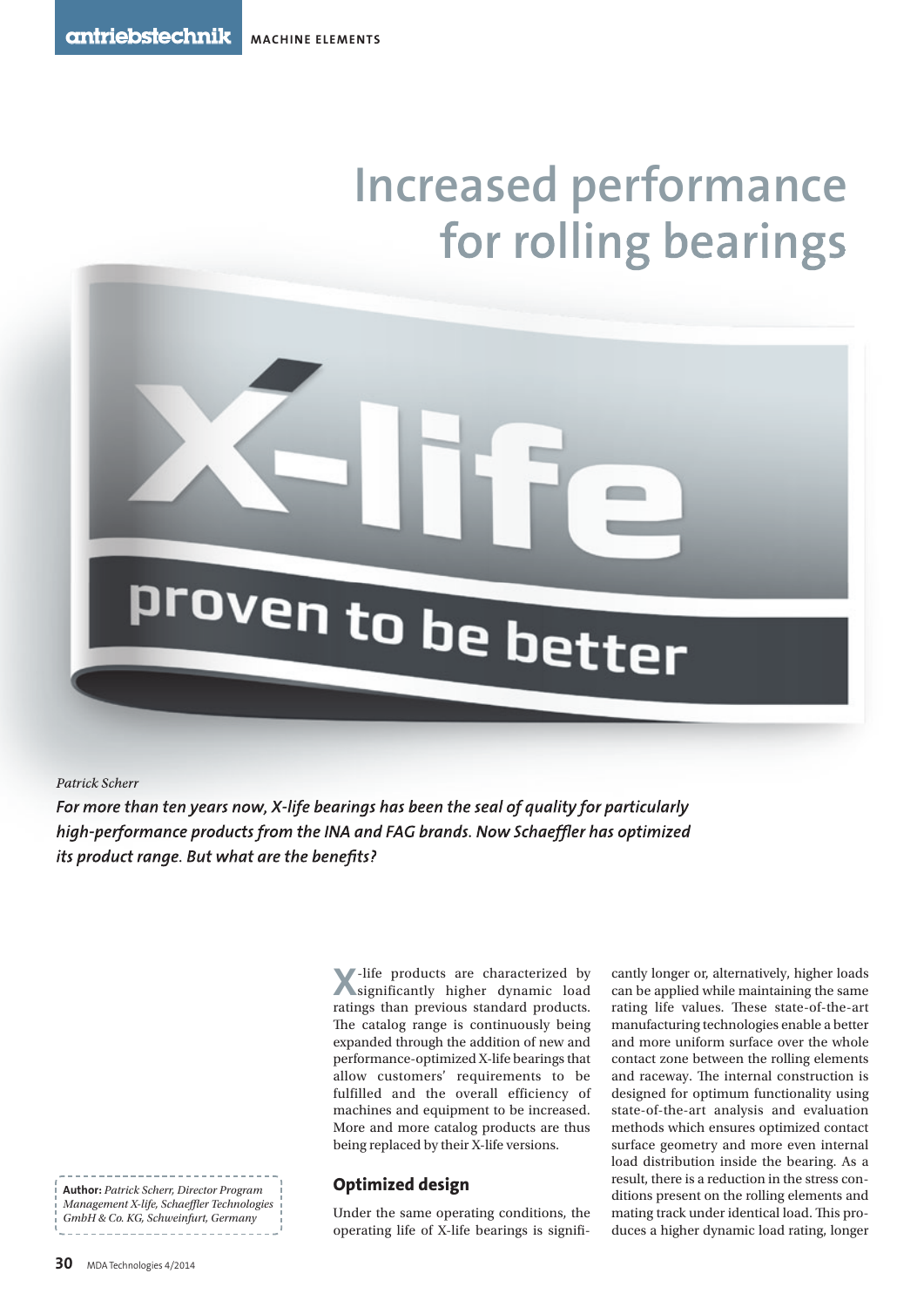nominal rating life, less friction, lower bearing temperatures as well as a reduction in the strain placed on the lubricant.

Tests have confirmed that optimizing bearing positions with X-life bearings allows the overall cost-effectiveness of the relevant application to be improved. The hydraulic system used in wheel loader travel drives with a power transfer unit, hydraulic pumps, motors, and innumerable rolling and plain bearing positions is one example: The overall efficiency of this application can be increased by up to two percent. For a wheel loader with 140 kW drive power, this means a total saving of around 9 kW. With 1,000 wheel loaders in service, operated for around eight hours a day, this gives an annual savings potential of approximately 26,000 MWh, in other words a financial saving of around five million Euros and a  $\mathrm{CO}_2$  saving of around 16,000 tons. In addition, optimization using X-life bearings ultimately means that the hydraulic pumps and motors that are used can be designed one size smaller.

#### **For a longer bearing life**

Thanks to X-life quality, radial insert ball bearings and housing units for applications in agriculture, the food processing and packaging industry, and in textile machines also benefit from a 15% increase in bearing life, an expanded application temperature range of -40 °C to 180 °C, and a high level of anticorrosion protection through the use of Corrotect N coating. An improved locking collar design also means higher clamping forces and thus secures better seating on the shaft, thanks to optimized geometry and improved material properties. Reliable seals keep the high-quality bearing grease inside the bearing and prevent the ingress of contamination and moisture. This increases the durability of the bearing and thus extends the operating life of the machine.

### **For increased robustness**

FAG axial and radial spherical roller bearings in X-life quality are characterized by increased robustness, load carrying capacity, lower friction levels, and greater efficiency in addition to a longer rating and operating life. They are used where very high loads have to be supported and shaft deflections or bearing seat misalignments have to be compensated.



**01 Over the last few decades, the ongoing technical development of rolling bearings has led to a significant increase in their dynamic load ratings**

The design measures mean that on average, FAG radial spherical roller bearings have a 50 % higher limiting speed and allow the dynamic load rating to be increased by 15 % and the nominal rating life by 60%. Thanks to the design of the rollers which is characterized by an enlarged load-bearing contact surface. At the same time, however, the convex form of the roller end faces ensures a low-friction contact between the rollers and the lip.

Improved performance offered by FAG axial spherical roller bearings was made possible by changes to their geomewtry that increase the load rating, such as longer rollers and larger roller diameters. The rolling partners' improved surfaces ensure that a lubricant film with an even higher load carrying capacity is formed, while improved osculation conditions and additional profiling optimize the rolling contact. This increases the dynamic load rating by 30 %, reduces friction and more than doubles the rating life.

## **For higher performance**

In addition to reducing energy consumption, the technical optimization using X-life increases the dynamic load rating which, at approximately 10%, is significantly higher than the values achieved by previous bearing designs. This in turn

 increases the nominal operating life by up to 33 %. As a result, the axial angular contact ball bearings have a longer operating life under the same operating conditions. Alternatively, the bearing support can be subjected to correspondingly higher loads while maintaining the same operating life. Design engineers thus have additional options for designing the bearing support.

In addition to the improvements made to the surfaces, the bearing ring material also undergoes a special heat treatment process. This makes the raceways of the inner and outer rings more resistant to solid particles and mixed friction. This in turn extends the operating life of the lubricating grease, as the strain placed on the lubricant is reduced. This heat treatment measure thus means that the operating life of bearings in X-life quality is significantly longer compared to that of standard bearings and competitors' bearings. The significant improvement in the performance of the bearing support increases its overall cost-effectiveness, which means the customer benefits from a better price-performance ratio.

### **For efficiency with downsizing**

INA's-D needle roller bearings in X-life quality feature a newly developed, profiled steel cage produced by optimized forming methods that allows a significantly higher